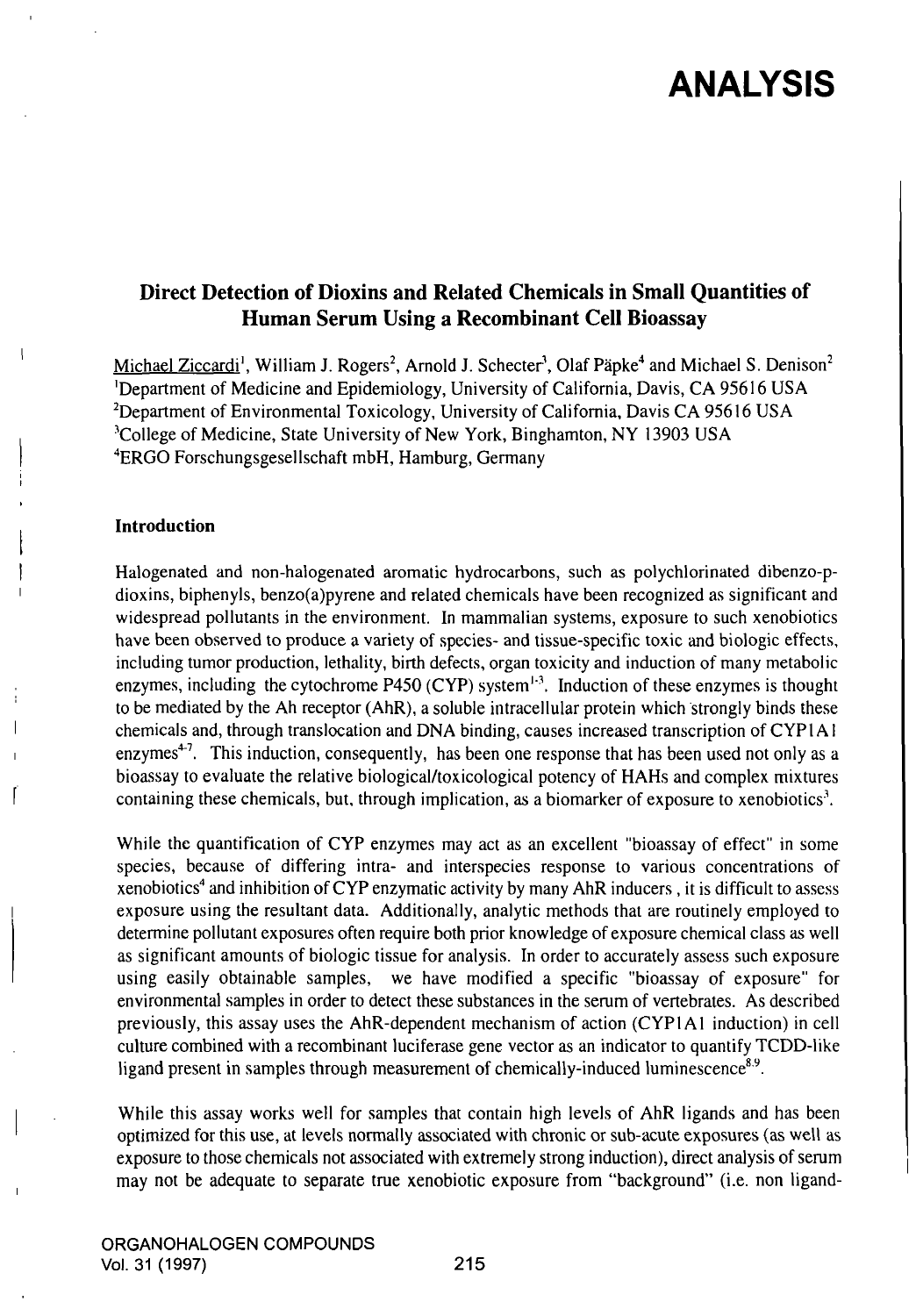## Dioxin '97, Indianapolis, Indiana, USA

dependent) induction of cells. In order to improve both precision and validity of the assay, two additional optimization steps have recentiy been incorporated into the protocol. First, by first extracting serum in a simple liquid-phase manner, the sensitivity of the assay improves dramatically, into the picomolar range for TCDD. Secondly, through the parallel analysis of samples with a potent Ah receptor antagonist (4-amino-3-methoxyflavone or AMF), ligand independent luciferase activity can be easily corrected for.

Here, we describe the methods we employ to analyze samples for AhR ligands and present preliminary data on samples from a human population.

#### Experimental Methods

Serum. Serum samples were collected from a variety of human subjects with HAH exposure as part of a larger baseline exposure trial.

Cell Line. Mouse hepatoma (hepalclc7) cells were stably transfected with the HAH-inducible luciferase expression vector pGudLucl.l (HlLl.lc2) as described'. This vector contains the luciferase gene under HAH-inducible control of four dioxin responsive elements such that, when exposed to AhR ligands, induction of luciferase occurs in a time-, dose- and AhR-dependent manner.

Sample preparation. Serum samples were mixed twice with an equal volume of acetone (to precipitate semm proteins), centrifuged and the resultant supematants were collected. The extractant was blown to dryness under  $N_2$  and then resuspended in DMSO.

Induction Protocol. Plates of stable cell clones were Irypsinized and resuspended in 10 ml alpha-MEM. One-hundred  $\mu$ l of this cell suspension was aliquoted into all wells of a sterile 96-well microtiter plate. Plates were incubated for 24 hours prior to ligand exposure, allowing cells in all wells to retum to confluence. Cells were then induced by the addition of culture media containing extractant (50:1), as well as addition culture media containing extractant as well as the AhR antagonist AMF (50:1). All inductions were done in triplicate. After a 4 hour induction period, cells were washed with PBS, then lysed. Subsequent luciferase activity was determined using the Promega luciferase assay system in a Dynatech ML300 automated microplate luminometer.

*Protein Correction*. In order to correct for cell number per well, protein concentrations were determined in triplicate using a modification of a previously-developed method'". Briefly, fluorescamine in acetone was added to all wells, including a standard curve of 0 to 75  $\mu$ g bovine semm albumin assayed in triplicate. Subsequent fluorescence was quantified using a multiplate fluorometer at 400 nm excitation and 460 nm emission wavelengths.

Data Analysis. All samples were expressed as relative light units (RLUs) per mg protein.

#### Results and Discussion

We have previously shown that this luciferase-based bioassay works in a dose-, time- and AhRdependent manner for the screening of chemicals, natural and manufactured products<sup>9</sup>. Also, we  $\mathbf{I}$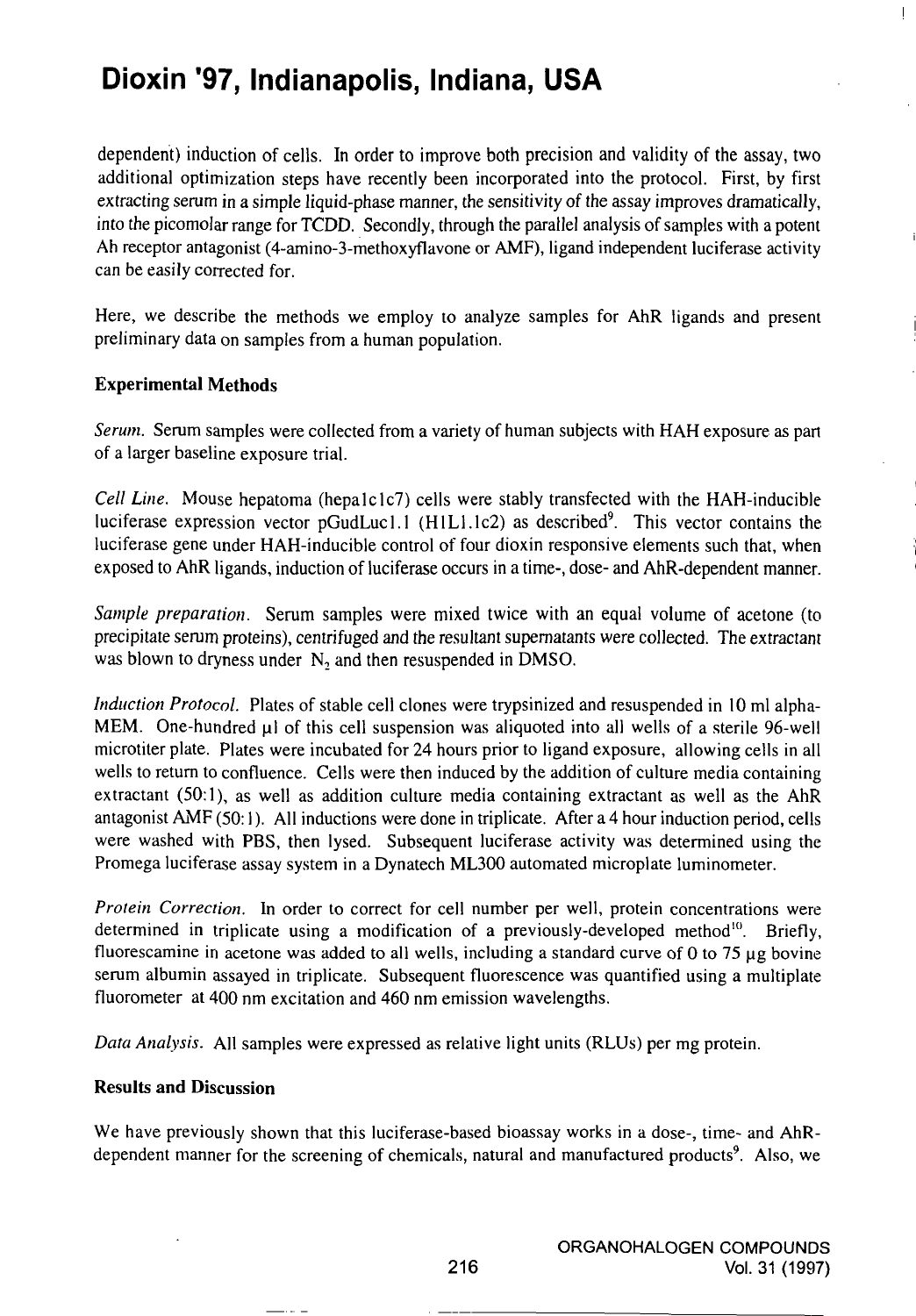# ANALYSIS

have shown the utility of this bioassay in analysis of HAHs in sediment, milk and whole serum $11-13$ , however, at the physiologic levels that HAHs are seen in vivo in most samples, the lower detection limits of the assay may not be sufficient. Although, when this assay is coupled with a simple liquidphase sample extraction technique and the elimination of non-ligand dependent induction through the use of an AhR antagonist, sufficient sensitivity for lower level exposures may be seen.

As an example of these techniques, semm samples collected from HAH-exposed humans were extracted with acetone and analyzed using the bioassay. As is seen in Figure 1, when results are compared with TCDD as a positive control, most are seen to be positive and, in fact, some have fairly high levels of activity. Using this screening information, further analyses, including the analyses of serial dilutions of positive extracts in order to calculate relative TEQs in the semm, as well as incorporating additional analytic measures for specific classes of compounds (via GC/MS), can be conducted in a time- and cost-effective manner.

Although this assay, as described, does not differentiate between HAHs, PAHs and other inducing chemicals, the coupling of this extraction procedure with our recently-optimized acid denaturation, which inactivates non-HAH chemicals<sup>13</sup> will allow direct estimation of  $HAH$ -equivalents in these samples. These data presented represent a fraction of the total number of blood samples that we have begun to analyze. Since GC/MS analysis has already been carried out on each of these samples, determination of HAH TEQs in each of these using the bioassay will provide direct TEQ comparison of data from this biologically-based system with that from instrumental analysis.



Figure 1: Induction of luciferase activity by DMSO extracts of human serum samples. H1L1.1c2 cells grown in 96-well microtiter plates were incubated with an aliquot of acetone-extracted serum both in and not in the presence of an Ah receptor antagonist, 4-amino-3-methoxyflavone for 4 hours, followed by measurement of luciferase activity. Values represent the mean  $\pm$  SD of triplicate determinations.